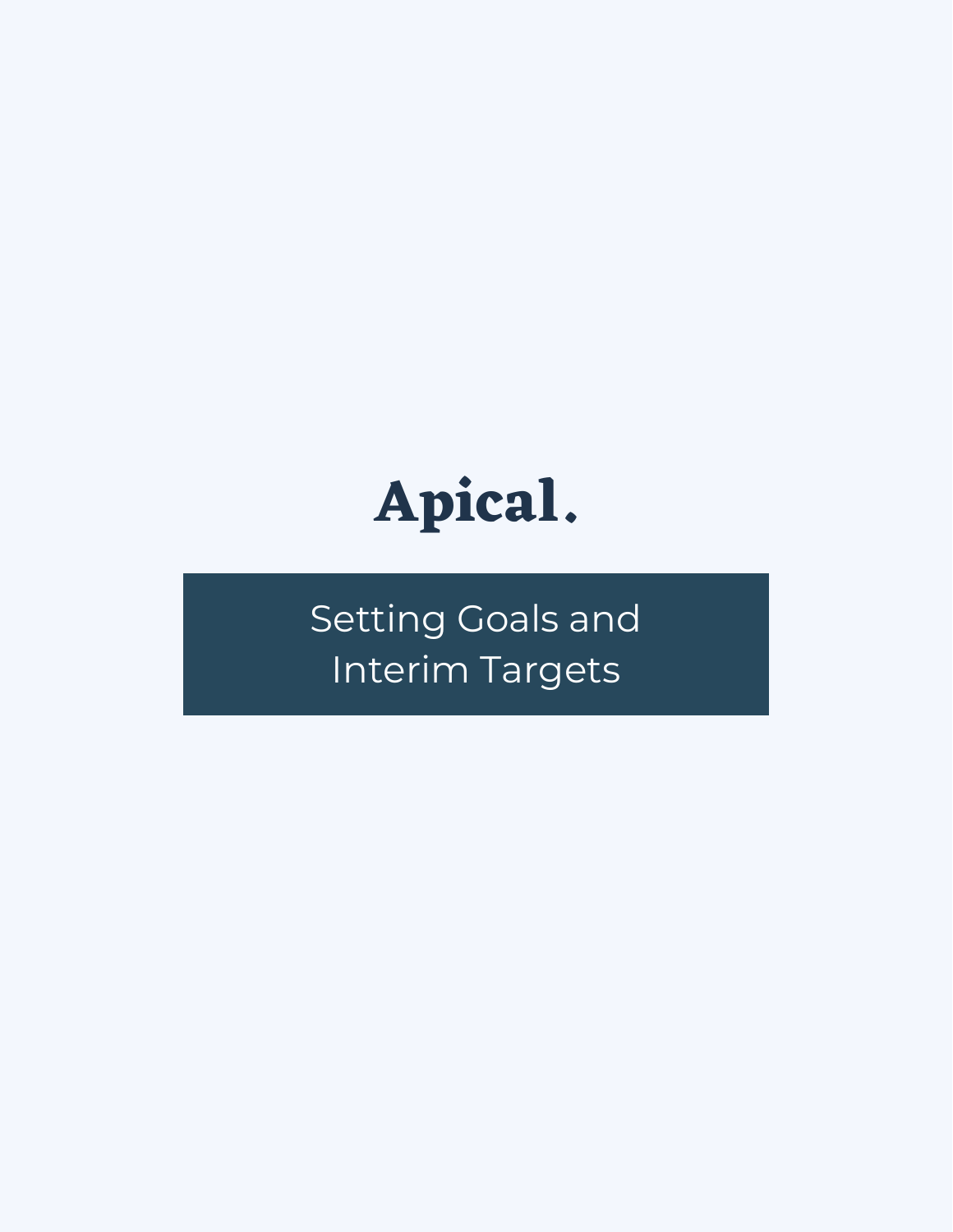### GUIDE: SETTING GOALS AND INTERIM TARGETS

This document is licensed under a Creative Commons Attribution-ShareAlike 4.0 International License. You are free to share (copy and redistribute the material in any medium or format) or adapt (remix, transform, and build upon) the material with appropriate attribution. You must give appropriate credit, provide a link to the license, and indicate if changes were made. You may do so in any reasonable manner, but not in any way that suggests that the authors or The Embedding Project endorse you or your use of our work product .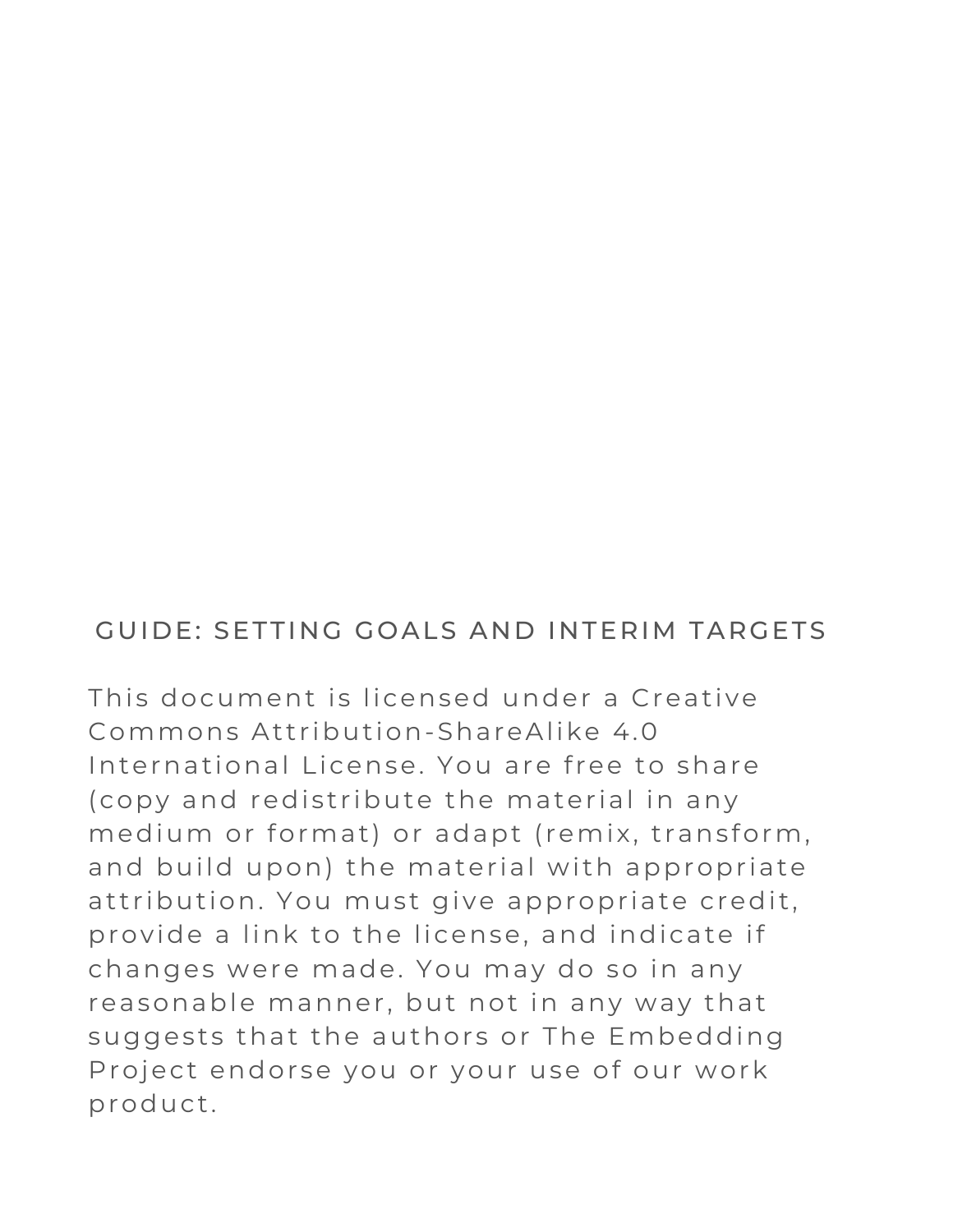# **Table of Contents**

| About the Author                    | $\bigcap$ |
|-------------------------------------|-----------|
| Introduction                        | 02        |
| <b>Crafting Goals</b>               | O3        |
| <b>Commitment Setting Checklist</b> | O5        |
| <b>Our Commitments</b>              | Ο7        |
| Conclusion                          | 1Q        |
| Sources                             |           |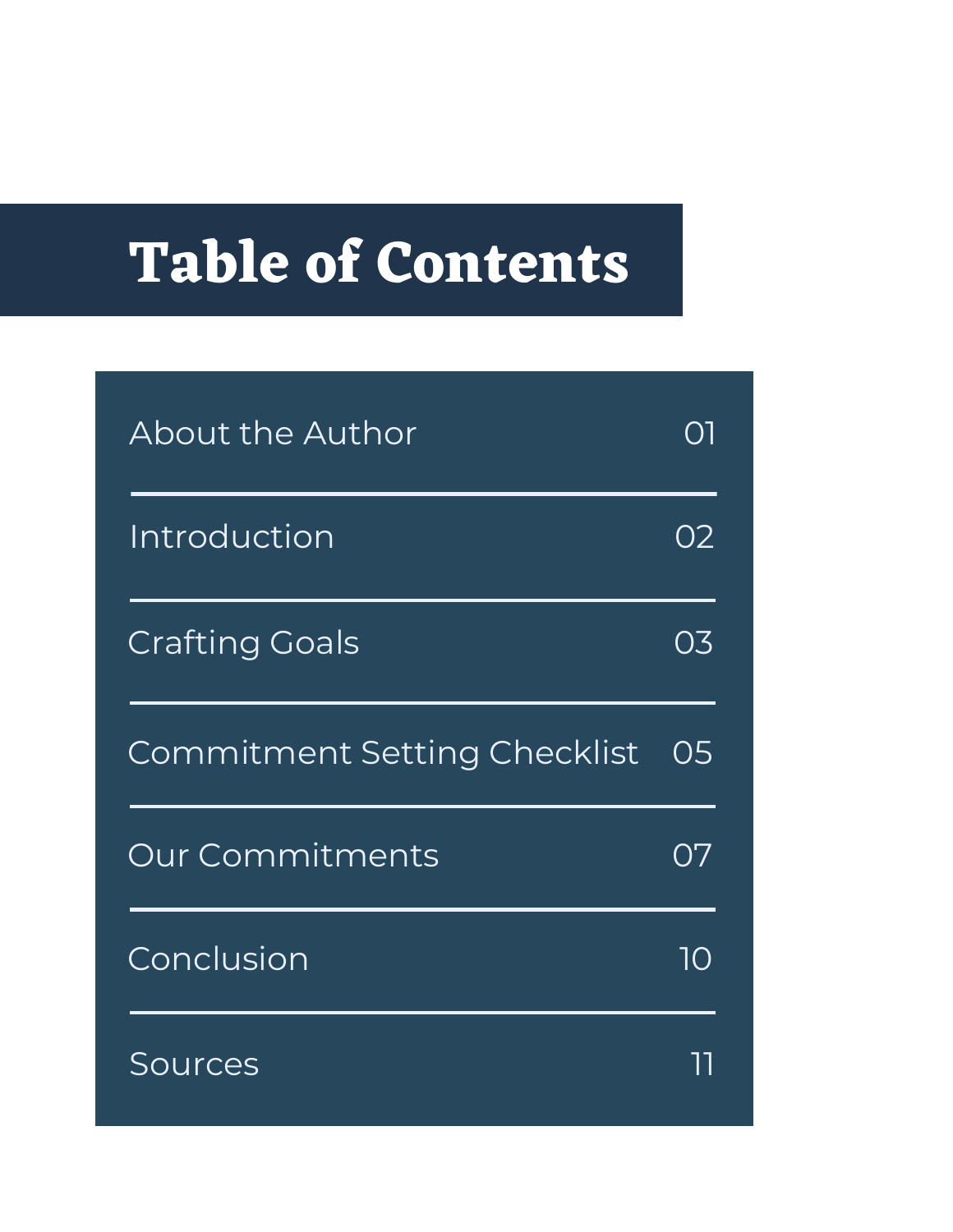# **About the Author**



### **Mika Unterman, Founder, Apical**

Mika has over 5 years of experience in product development, innovation and business intelligence in the cannabis industry. As global citizen, she has lived, worked and been educated in Israel, the United States, and Canada helping to shape her perspective and knowledge of the cannabis industry. Before joining Agripharm as Director of Business Development, Mika worked as a community manager and cannabis educator, normalizing the widespread use of cannabis recreationally and medicinally. A passionate advocate of values in business,

she founded Apical in 2019 to provide easily accessible ESG programs for cannabis businesses. Her purpose is to leave a legacy of positive impact. She believes that good corporate citizenship is the next evolution in the growth of the cannabis sector, and has created Apical as a way for cannabis organizations to grow.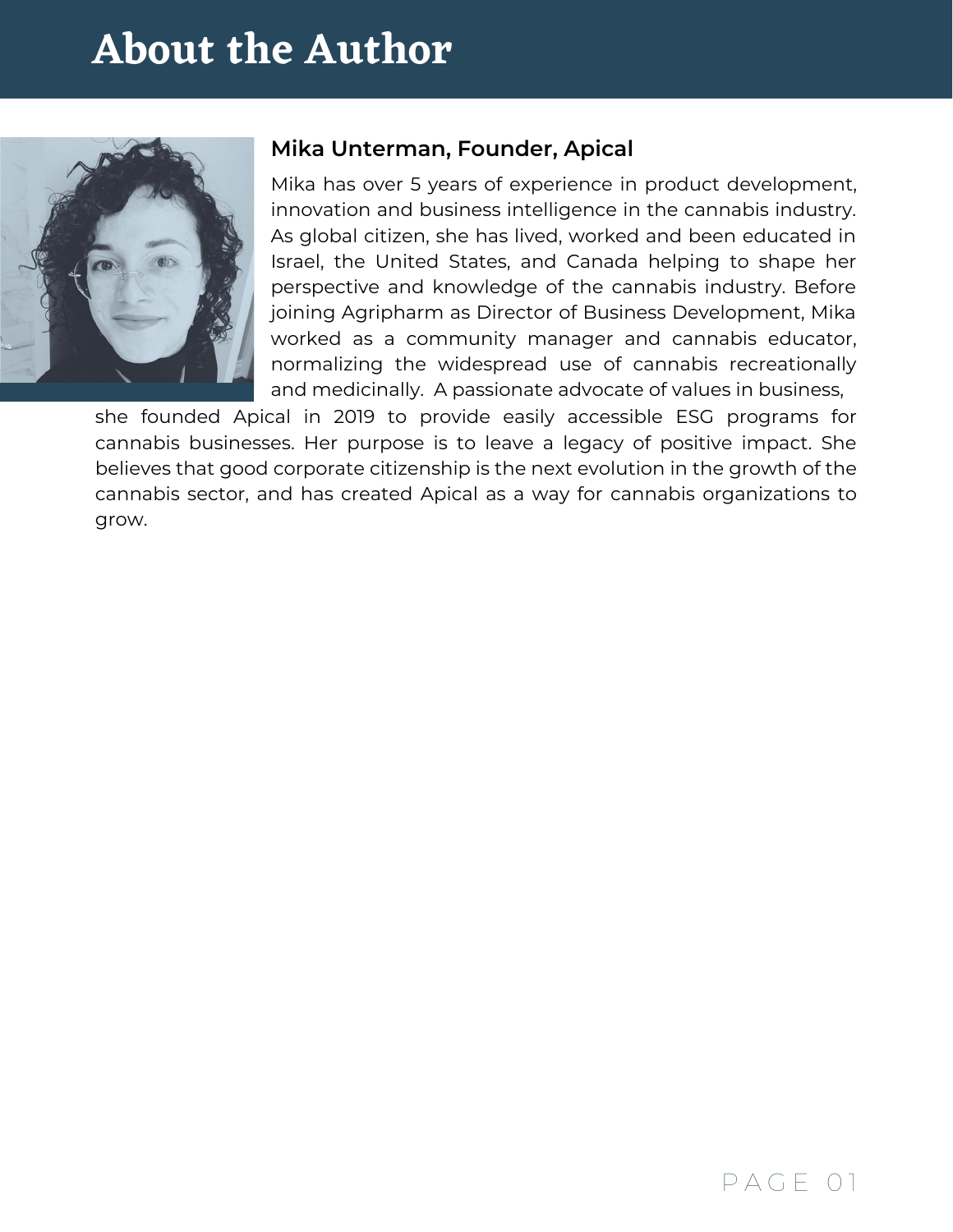## **Introduction**

Establishing a goal is the first step in a long term commitment to become more sustainable, inclusive, and socially responsible. Use the information presented in this guide and our shared commitments to create a goal, and create interim targets for your organization.

As members of the Apical Ethical Cannabis Collective, we are seeking to change how our businesses operate so that we can create shared value and evaluate our performance beyond just financial terms. We are focusing our collective attention on specific issues that we agree are both important and urgent. The value of clear goals in environmental, social, and governance areas lies in their capacity to structure experience by channelling attention, and sufficiently difficult goals will likely result in higher performance.

A defined goal generates greater stakeholder confidence about a firms' intentions. By keeping each other accountable we are more likely to generate impact that can be shared with investors, consumers, and other stakeholders, avoid costs, and increase revenue through brand affinity and innovative products. As part of our kickoff sessions, we used the information presented in this guide to craft our goals. Your next step will be to determine interim targets that move you closer to our desired outcome.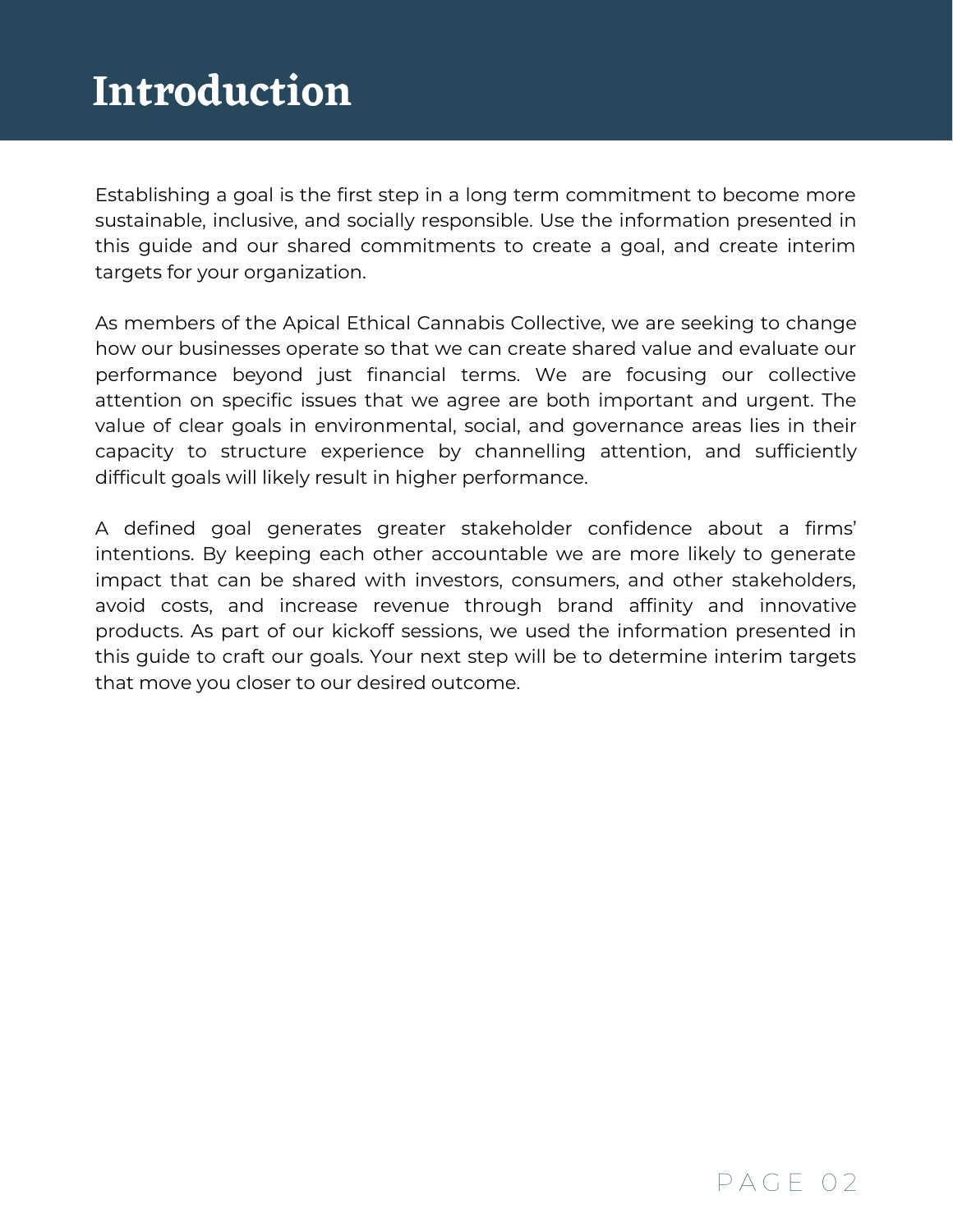# **Crafting Goals**

Goals should be rooted in the challenges that our planet and species face today, encompassing a broad range of social and environmental needs. The UN Sustainable Development Goals (UN SDG) are most commonly referenced when creating corporate commitments, and are used across the globe. Take care to note where there are scientific planetary and social thresholds. Establishing a Science Based Target, specifically as relates to environmental goals, helps companies to focus on essential issues and avoid greenwashing.

Determining the individual contributions of a business will depend on the Link to strategy that each organization makes. Impact of contributions can be measured at the operational (business or facility), value chain (partners, suppliers, and distributors), and systems level (market, governmental). Determining a link to strategy at each level of operations creates a trajectory for positive impact over the long term, moving the entire ecosystem towards more sustainable, inclusive, and socially responsible products.

### **Future Fit Business Benchmark**

The Future Fit Business [Benchmark](http://futurefitbusiness.org/) (based on Framework for Strategic Sustainable Development) provides thresholds for individual organizations by offering clear guidance to what to aim for by defining what must not happen. The solid, science based foundation provides a foundation for what every company must do, as well as what a company might do beyond that.

### **The Natural Step**

The Natural Step [Canada](https://www.naturalstep.ca/) is a national charity with over 25 years of experience in advancing science, innovation and strategic leadership aimed at fostering a strong economy that thrives within nature's limits. They outline the concept of ["backcasting"](https://www.naturalstep.ca/backcasting) which is central to a strategic approach for sustainable development. It is a way of planning in which a successful outcome is imagined in the future.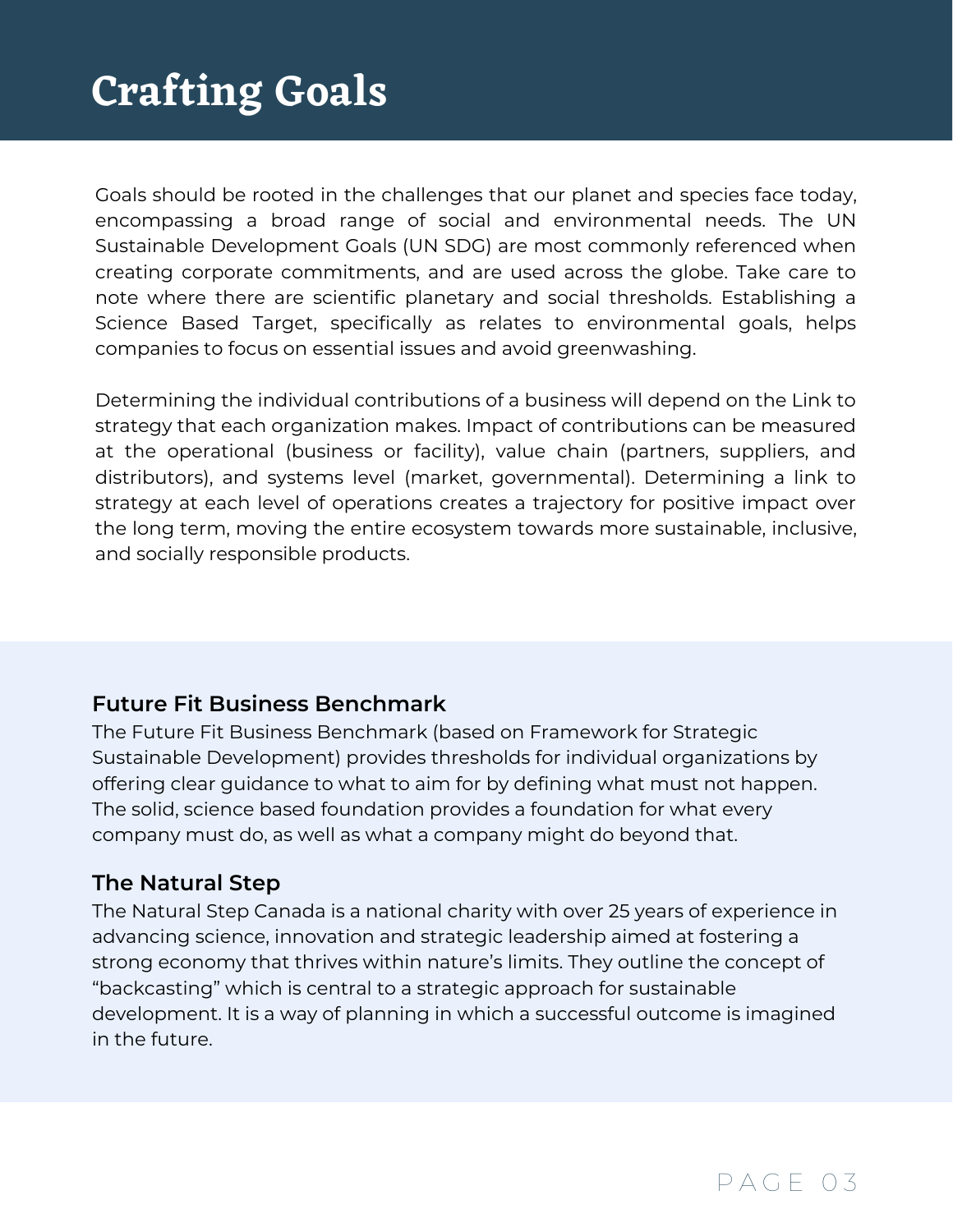### **Science Based Targets Initiative (STBi)**

The Science Based Targets [initiative](https://sciencebasedtargets.org/about-us) (SBTi) drives ambitious climate action in the private sector by enabling companies to set science-based emissions reduction targets. The criteria and recommendations were developed using the GHG accounting and mitigation expertise of the SBTi's partner organizations, with support from the SBTi's Technical Advisory Group.

### **Embedding Project Credible Goals Database**

The Credible Goals [Database](https://www.embeddingproject.org/goals-database) is a public goals database containing leading sustainability goals and commitments set by large companies globally. The Embedding Project assess goals against a transparent rubric that helps consumers and industry alike understand the impact and credibility of public facing corporate goals.

Crafting a commitment statement that is presented to investors, business leaders, and other key stakeholders, will keep you accountable to them in the long term. Each goal should represent the minimum level of performance to aim for in one part of the value web (e.g., products, operations) and relates to one issue (e.g., wages, waste). Your commitment should provide clarity on both the scope and limitations of your impact, and indicate who in the organization has signed off of the commitment. This gives confidence to employees to pursue these goals, as well as consumer confidence and increased social license to operate.

Establishing a long term goal defined by an outcome is a necessary first step in moving toward a sustainable and socially responsible business model. Creating interim targets based on the actions required will propel you forward in achieving this goal. It's crucial that your interim targets, i.e. your actions, are set to occur within a specific timeframe. Establish a regular cadence of checkins and evaluate progress on an ongoing basis: What targets should be changed, or added? How should the timeline change? Set reasonable expectations around the pace and resources required, and revise as necessary. When things do not go as planned, acknowledge changes and admit shortcoming and take the right next step.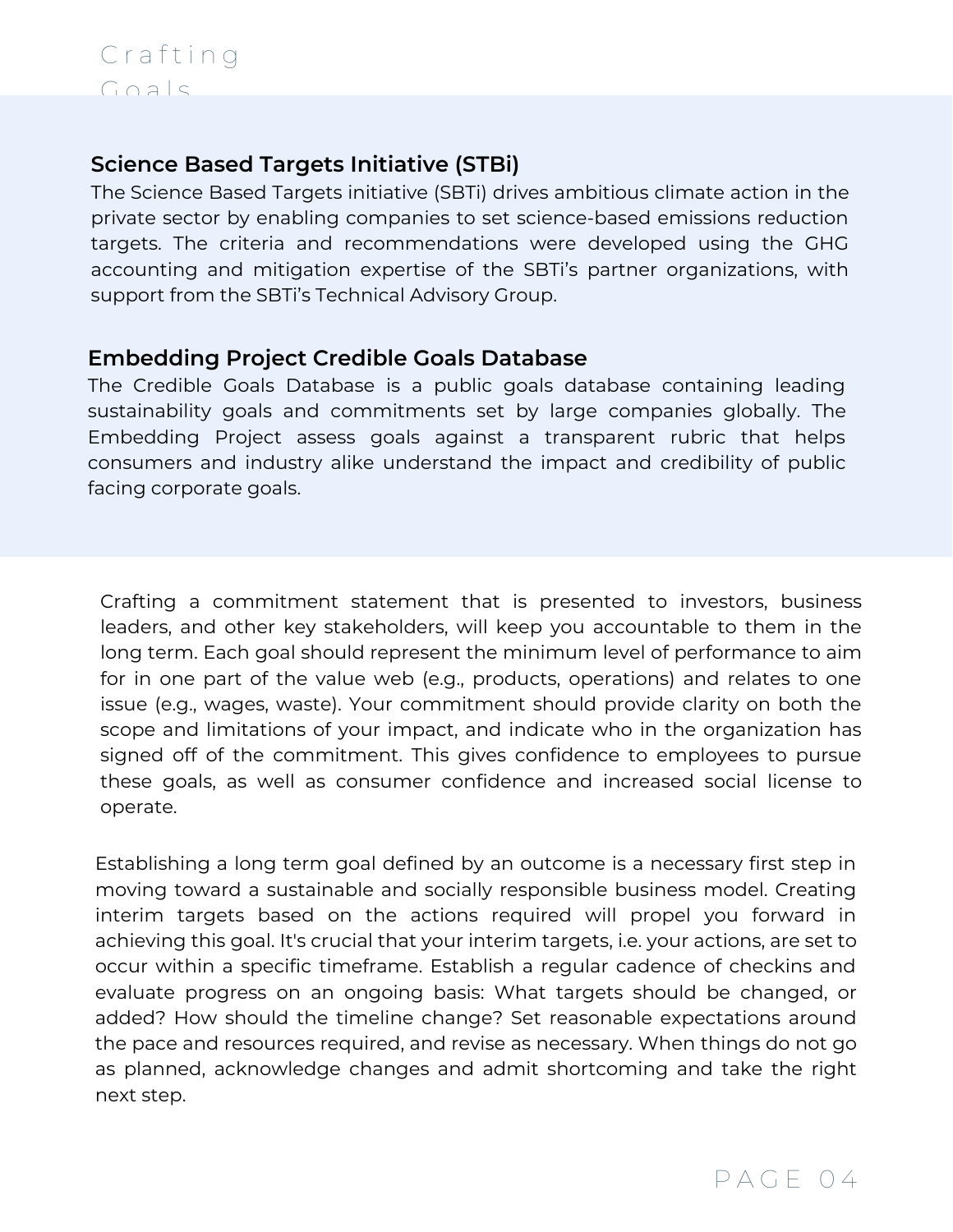### **Commitment Statement Checklist**

| <b>Process</b>                          | Goal<br><b>Attribute</b> | <b>Guidance</b>                                                                                                                                                       | <b>Strong vs. Weak</b>                                                                                        | (Y/N) |
|-----------------------------------------|--------------------------|-----------------------------------------------------------------------------------------------------------------------------------------------------------------------|---------------------------------------------------------------------------------------------------------------|-------|
| Start with<br>material<br><i>issues</i> | Material                 | Have you articulated a<br>rationale for setting<br>the goal? For instance,<br>have you identified a<br>business driver or linked<br>the goal to an issue or<br>trend? | Focused on an issue that<br>is linked to strategy<br>VS.<br>Not clear how it<br>connects to business<br>model |       |
| Understand<br>Context                   | Contextual               | Does the goal align with<br>doing your part to<br>maintain systems<br>resilience by respecting<br>systems thresholds?                                                 | Grounded in planetary<br>thresholds and other<br>context<br>VS.<br>Arbitrary ambition                         |       |
| Create<br>Partners                      | Integrated               | Do you share information<br>about how you went about<br>setting the goal? Was it<br>Co-Created with other<br>members of your<br>organization.                         | Shared ownership for<br>goal achievement across<br>the business<br>VS.<br>Siloed accountability               |       |
| Set<br>Ambition                         | Visionary                | Do you articulate why<br>maintaining systems<br>resilience with respect to<br>this issue is of strategic<br>importance to the<br>business?                            | Stretch<br>VS.<br>incremental                                                                                 |       |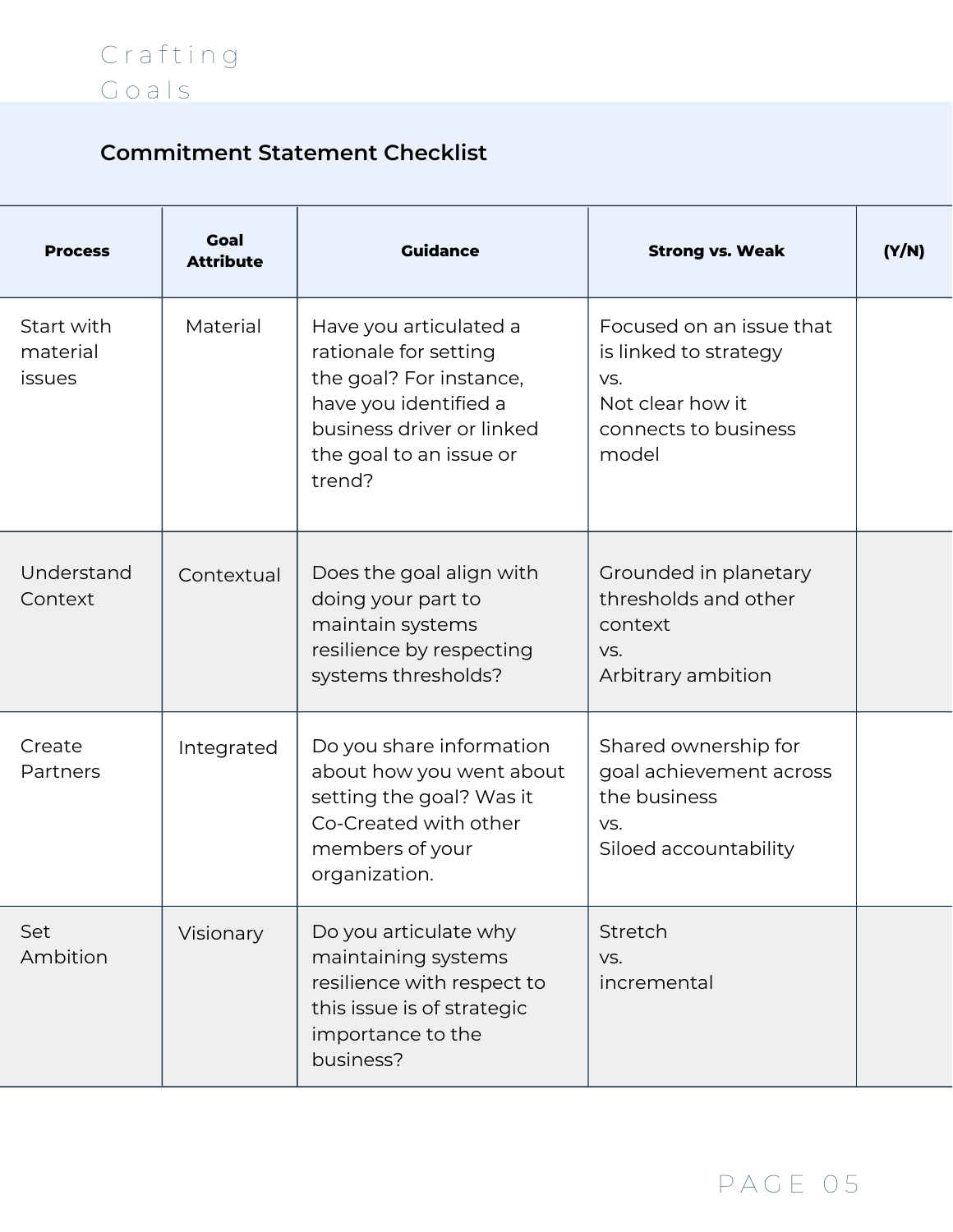### C r a f t i n g G o a l s

| <b>Process</b>                     | <b>Goal</b><br><b>Attribute</b>            | <b>Guidance</b>                                                                                                                                                                                                                    | <b>Strong vs. Weak</b>                                                                                                                                                                        | (Y/N) |
|------------------------------------|--------------------------------------------|------------------------------------------------------------------------------------------------------------------------------------------------------------------------------------------------------------------------------------|-----------------------------------------------------------------------------------------------------------------------------------------------------------------------------------------------|-------|
| Develop<br>theory of<br>change     | <b>Provides</b><br>clear path<br>to impact | Does the goal have a clear<br>set of short and mid-term<br>targets that spell out the<br>actions and investments<br>required to meet the goal?                                                                                     | Rooted in the company's<br>ability to influence<br>VS.<br>Ambiguous company-<br>change process link                                                                                           |       |
| Define the<br>Metric               | Measurable                                 | Is the goal framed in a way<br>that progress could<br>actually be assessed?                                                                                                                                                        | Impact-focused and<br>quantifiable<br>VS.<br>Process focused                                                                                                                                  |       |
| Agree to<br>Deadlines              | Time-<br><b>Bound</b>                      | Is the timing clearly<br>articulated?                                                                                                                                                                                              | Clear deadline for<br>targets<br>VS.<br>No deadline or deadline<br>too long or short to be<br>meaningful                                                                                      |       |
| Engage<br>External<br>Stakeholders | Informed by<br><b>Stakeholders</b>         | Is there a commitment to<br>help enable others, such as<br>customers, communities,<br>your industry, your value<br>chain, those you finance,<br>or policy makers, to also do<br>their part to contribute to<br>systems resilience? | Responsive to<br>stakeholder input<br>VS.<br>Unresponsive to<br>stakeholder input                                                                                                             |       |
| Become<br>Accountable              | Transparent                                | Does the organisation<br>have a track-record of<br>transparently reporting<br>against trajectory targets,<br>meeting them and/or<br>making necessary<br>adjustments when it does<br>not meet them?                                 | Includes mechanisms<br>for two way<br>communication, i.e.<br>reporting and grievance<br>mechanisms<br>VS.<br>Does not<br>include mechanisms for<br>feedback or pathways<br>for communication. |       |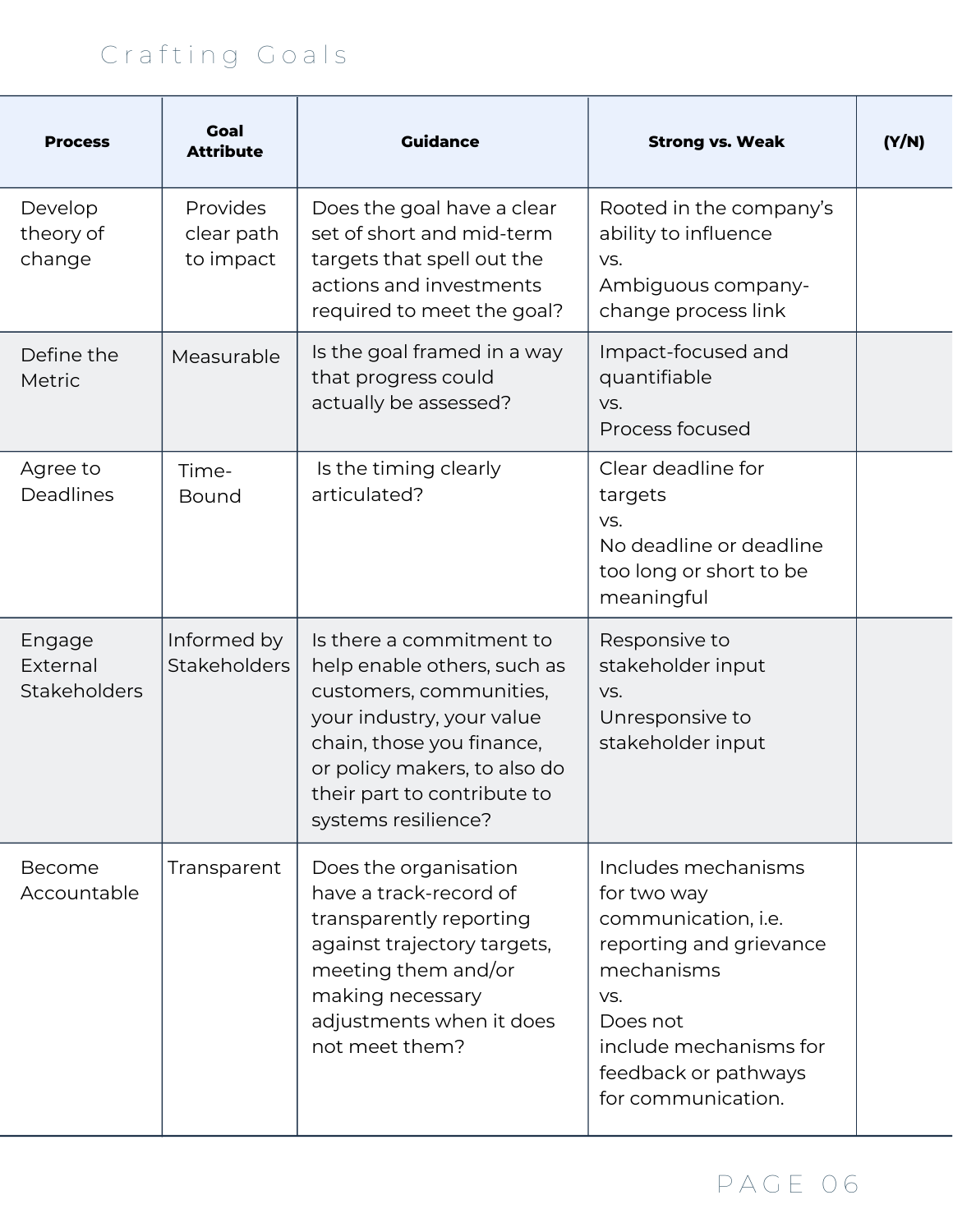# **Our Commitments**

Our goals this year are designed to mitigate data gaps that remain a barrier to establishing credible and actionable goals in the future.

### **Environmental Commitment**

We need to understand what is the largest contributor to waste, i.e. is it consumer packaging as we assume, or operational waste? We want to explore the systems influences, such as Health Canada regulations, that are the primary drivers of waste creation.

**We commit to gather data in order to understand the sources and reasons for our contribution to the waste stream. We desire to be transparent and disseminate this information to be held accountable, as well as identify systems level barriers to change.**

- [SDG](https://sdgs.un.org/goals/goal12) 12: Ensure sustainable consumption and production patterns.
- [SDG](https://sdgs.un.org/goals/goal11) 11: Make cities and human settlements inclusive, safe, resilient and sustainable.

#### **Interim Targets**

- Schedule a time to meet with your operations team that is responsible for handling and disposing waste. [Communicate](https://sdgs.un.org/goals/goal12) your desire to undergo a waste analysis. In this meeting discuss: What do they notice? What is important for them to highlight? What challenges do they currently face in waste aggregation and disposal?
- Review Apical's Waste Guide (to be delivered in March). Discuss with other cohort delegates and leadership what would be required of the [organization.](https://sdgs.un.org/goals/goal12)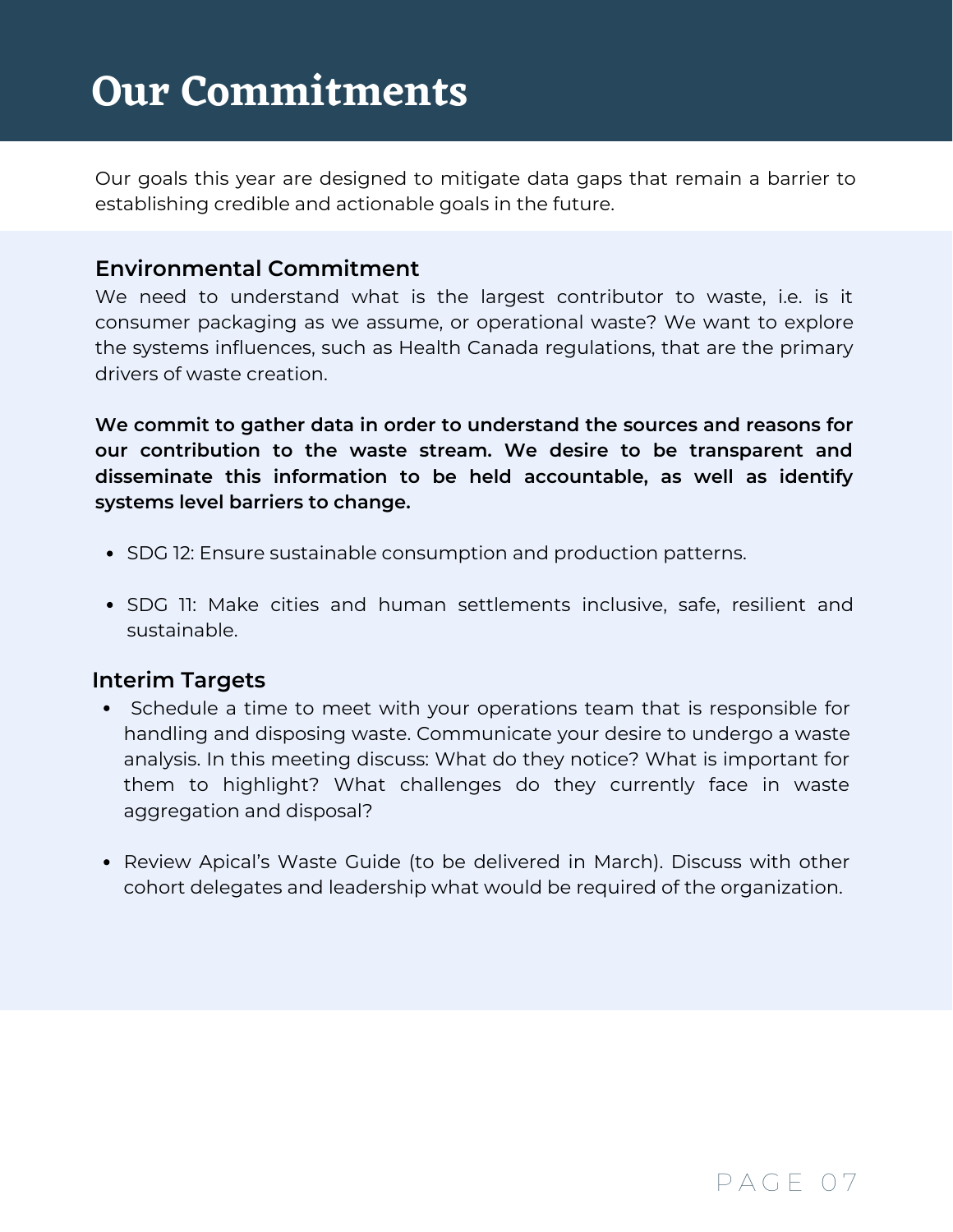### Our Commitments

### **Social Commitment**

We are focused on co-creation with our employees to understand what resources and opportunities they most want and need. In order to achieve this, we've committed to making sure our internal processes and systems encourage our employees to reach out, be proactive and honest as to what they want from us as employers.

**We commit to investigate employee desires for personal and professional growth to understand how employees want to develop and what skills they need to meet their individual outcomes. We further commit to evaluate current processes and systems around dialogue, transparency, candor, and psychological safety and identify opportunities to improve.**

- SSDG 4: Ensure inclusive and equitable quality [education and](https://sdgs.un.org/goals/goal12) promote lifelong learning opportunities for all. We have identified many topics which formal education and job training does not address, but which our employees can benefit from[.](https://sdgs.un.org/goals/goal12)
- SDG 8: Promote sustained, inclusive and sustainable economic growth, full and productive employment and decent work for all. We are seeking to establish a co-created pathway for learning that supports inclusive and sustainable pathways to economic growth for each individual in our [organization.](https://sdgs.un.org/goals/goal12)

#### **Interim Targets**

- Conduct an anonymous survey with your employees. Ask what most interests them to learn, both [professional](https://sdgs.un.org/goals/goal12) and personal topics. Inquire where they would like more support[.](https://sdgs.un.org/goals/goal12)
- Send various happiness and [productivity](https://sdgs.un.org/goals/goal12) surveys to assess how your workforce feels about showing up every day. Take the findings and discuss with your leadership team[.](https://sdgs.un.org/goals/goal12)
- Review Apical's Employee [Engagement](https://sdgs.un.org/goals/goal12) Guide (to be delivered in March). Discuss with other cohort delegates and leadership what would be required of the organization.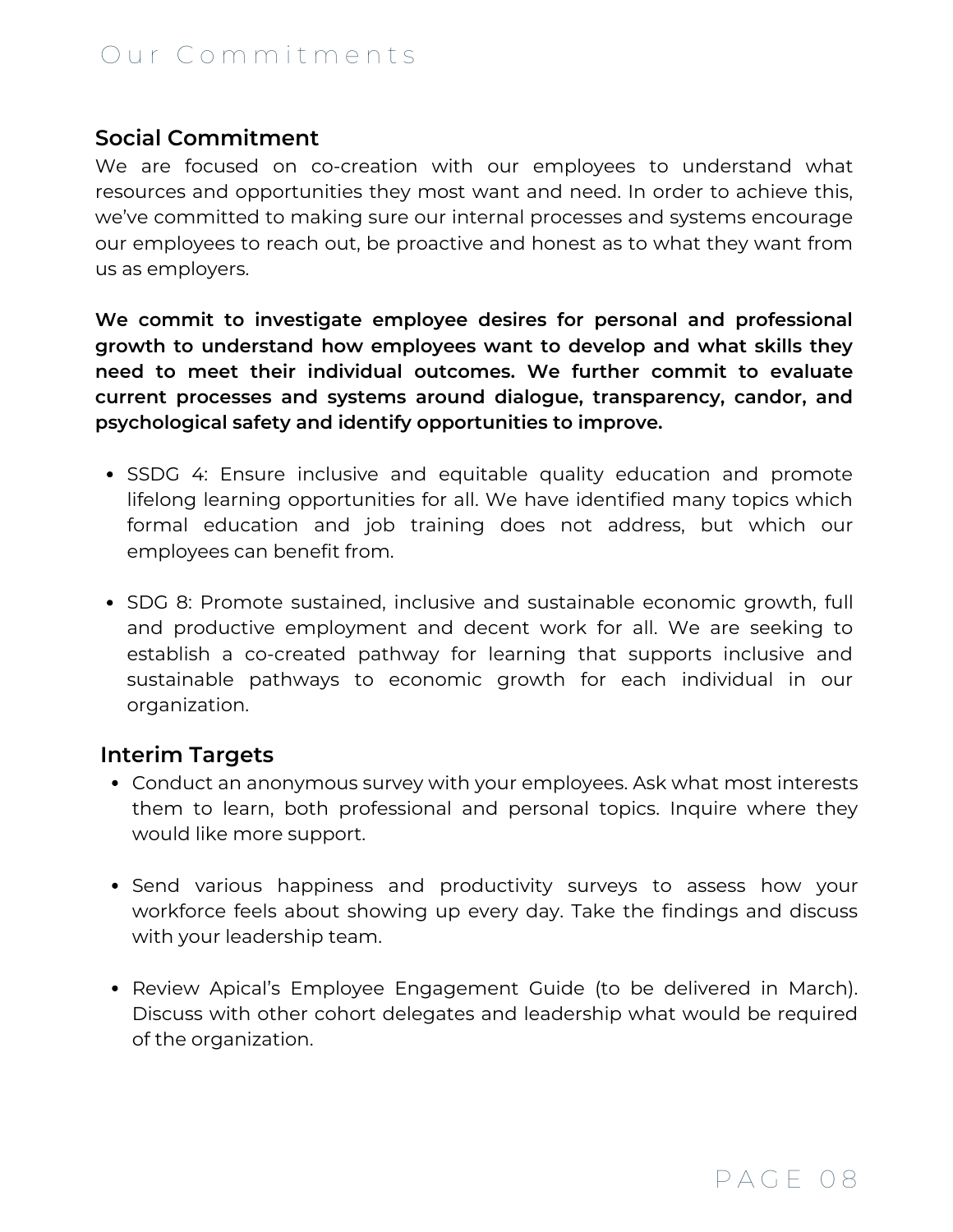#### **Governance Commitment**

**We commit to creating a process that identifies and respects stakeholders. We will evaluate the best avenue to engage our stakeholders that have been traditionally overlooked, underrepresented, or historically harmed. We will cocreate with stakeholders a definition of shared value that is incorporated into decision making.**

SDG 16: Promote peaceful and inclusive societies for sustainable [development,](https://sdgs.un.org/goals/goal12) provide access to justice for all and build effective, accountable and inclusive institutions at all levels. We will seek to engage stakeholders not only with power (financial), but also legitimacy (the organization has an impact), and urgency (the needs of the stakeholders are pressing)[.](https://sdgs.un.org/goals/goal12)

#### **Interim Targets**

- Brainstorm with different teams in your [organization \(separately\)](https://sdgs.un.org/goals/goal12) who does their work impact? Who most impacts their work[?](https://sdgs.un.org/goals/goal12)
- With your leadership team, develop personas for each potential [stakeholder.](https://sdgs.un.org/goals/goal12) What do you need from the stakeholder to earn their support? What do they need to provide you (if anything) to earn yours[?](https://sdgs.un.org/goals/goal12)
- Review Apical's Stakeholder [Identification Guide](https://sdgs.un.org/goals/goal12) (to be delivered in March). Discuss with other cohort delegates and leadership what would be required of the organization.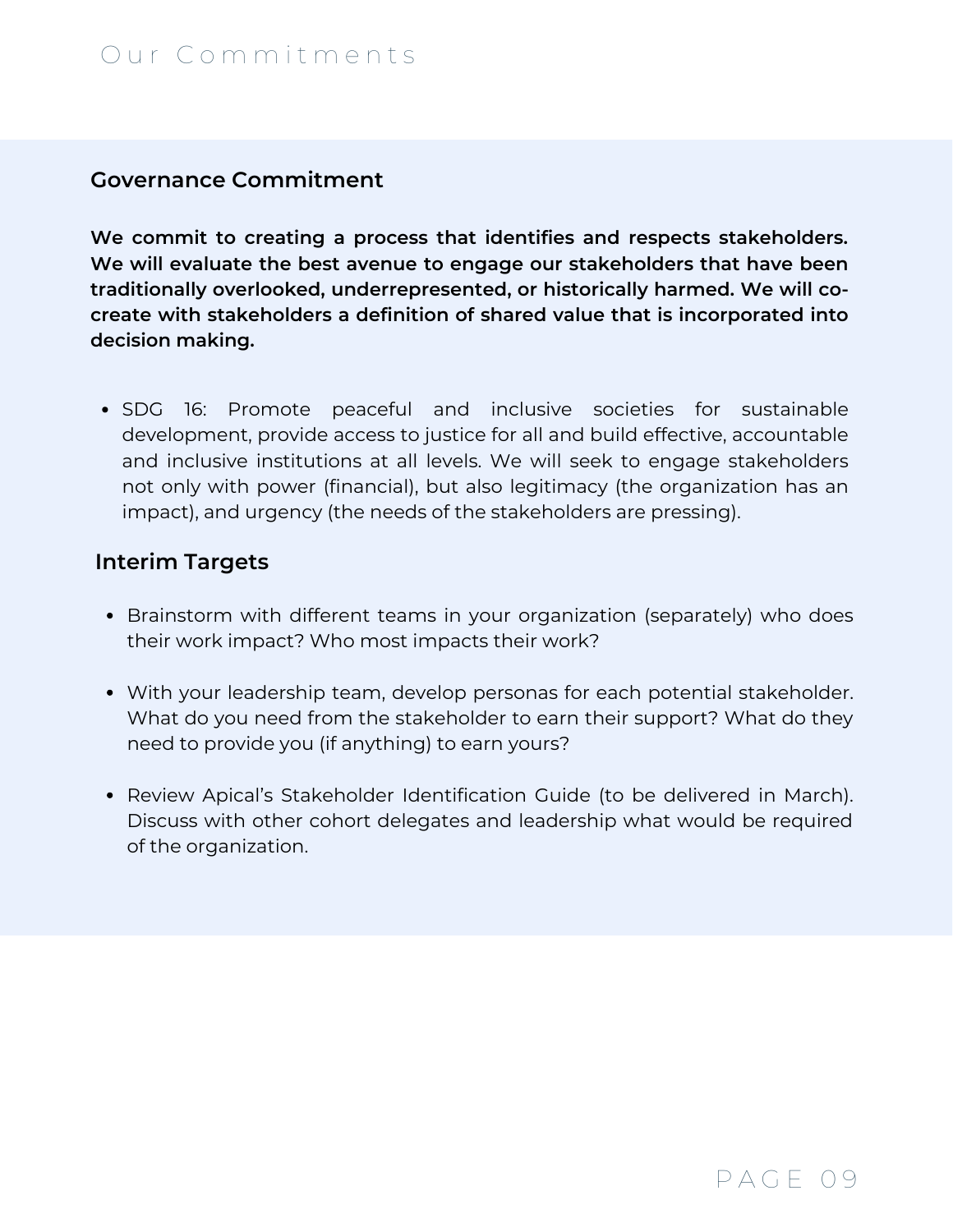# **Conclusion**

Use the information presented in this guide and our shared commitments in mind to create a goal, and commitment statement for your organization. Start by communicating internally and seeking feedback from your teams to build alignment on the drivers of these commitments (pressing planetary and social needs), and raise potential barriers to success. Engaging your team in this manner builds confidence and ensures goals are created at a reasonable comfort level, while leaving the door open for more aspirational intentions further down the line.

It is acceptable to miss highly aspirational goals under certain circumstances, and goals will likely need to be revised on a regular basis. When targets are missed, or goals need to be revised, communicate these challenges authentically and acknowledge your failures. The mere fact that we have established goals will propel you forward, and acknowledging that failures occur will encourage you to persist.